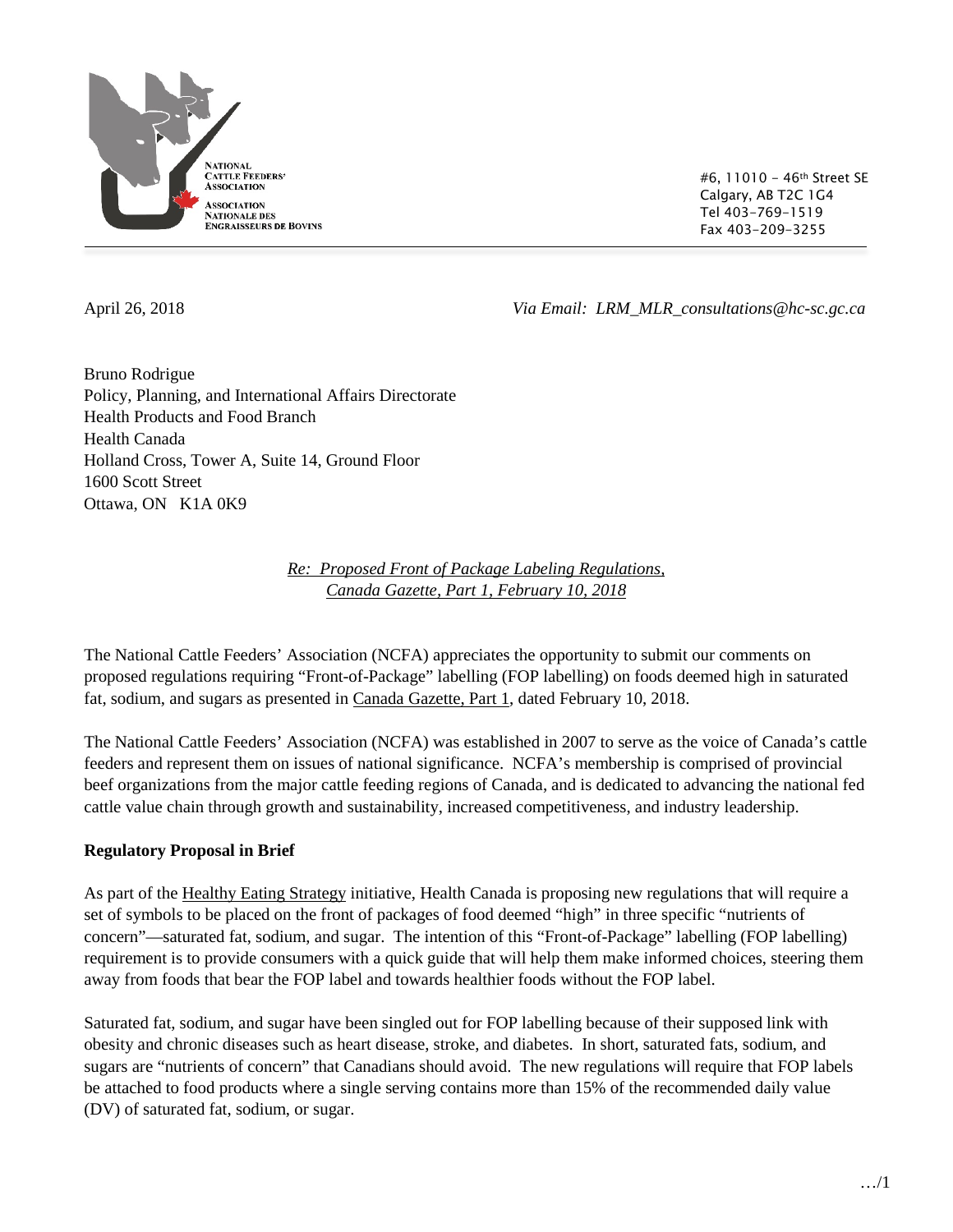### **Perspective of the National Cattle Feeders' Association (NCFA)**

The National Cattle Feeders' Association (NCFA) cannot support the regulatory proposal being suggested by Health Canada. In particular, NCFA is opposed to any regulation that would require FOP labelling of beef products, whether that be fresh or frozen whole cuts of raw beef or lightly processed products such as raw ground beef. To be sure, NCFA understands, appreciates, and supports the desired intent behind the regulatory proposal—helping Canadians make healthy food choices. However, we are of the firm belief that the regulatory proposal will do little to accomplish this objective. In fact, the proposal may serve to work in the opposite direction.

#### **A Single Ingredient Focus**

Health Canada's regulatory proposal for FOP labelling rests on a unidimensional foundation or premise that foods containing a single ingredient above a certain threshold—whether saturated fat, sodium, or sugar—are by necessity unhealthy, and therefore, require a warning. This warning essentially disqualifies that food as a reasonable, healthy, or nutritious choice in the minds of Canadians, and will steer them to other food choices. Such a single ingredient focus presents Canadian consumers with only one side of the nutritional equation. The other side of the equation whether or not a food possesses other valuable and healthy nutritional benefit—is ignored entirely.

Levels of saturated fat, sodium, and even sugars should not be the only consideration when determining whether a food is beneficial, nutritious, or healthy. For example, some food products may indeed contain more than 15% of the recommended daily value of saturated fat, sodium, or sugar, but this may be offset by a wide range of positive nutrients such as iron, zinc, calcium, magnesium, potassium, vitamins A, B, C, D, and the complex B vitamins. By labelling a food as "high" in saturated fat, sodium, or sugar we will vilify a number of foods that in reality are natural, real, whole, fresh, healthy, and nutrient dense. We may, in fact, be steering Canadians away from foods that offer very high nutritional value in the form of essential minerals and vitamins, and also satisfy the appetite with a reasonable amount of calories.

Beef is a perfect example. A recommended daily serving of ground beef contains 23 grams of protein and 14 essential nutrients. However, that portion of ground beef also contains 3 grams of saturated fat, which is 15% of the recommended daily value. Thus, packages of ground beef will have to carry a FOP label. This label will take all attention away from the protein and nutrients in ground beef, and place the focus onto those 3 grams of saturated fat. What is more, the POF label ignores completely the fact that half of all fat in beef is unsaturated, of which 50% is oleic acid. Oleic acid—the same fat in olive oil—helps lower blood pressure, increases fat burning to help with weight loss, protects cells from free radical damage, and may even help prevent type 2 diabetes.

At the same time, some highly-processed and nutrient-poor foods will not have to display a FOP label because they are under the specified 15% threshold for saturated fat, sodium, and sugar. Such products would likely include certain types of potato chips, various cookies and pastries, and the whole panoply of diet sodas.

Thus, the proposed FOP regulation will lead to applications that make very little sense. Ground beef is affordable, wholesome, nutrient dense, and a staple in many Canadian households. Yet, it will have to carry a FOP label. On other hand, nutritionally-empty foods under the thresholds will not carry a FOP label. This wrongly punishes a whole food that nourishes while rewarding junk food that does not. This does a nutritional disservice to Canadians, and is not acceptable.

Selecting foods based on a single ingredient is not the way forward. NCFA agrees with the Heart and Stroke Foundation in its Position Statement on Saturated Fat, Heart Disease, and Stroke *(see http://www.heartandstroke.ca/heartand-stroke-position-statements):*

*"While science continues to evolve, it is important to note that the overall quality of one's diet, combined with the types, qualities, and quantities of foods, have more impact on health than any single nutrient such as saturated fat."*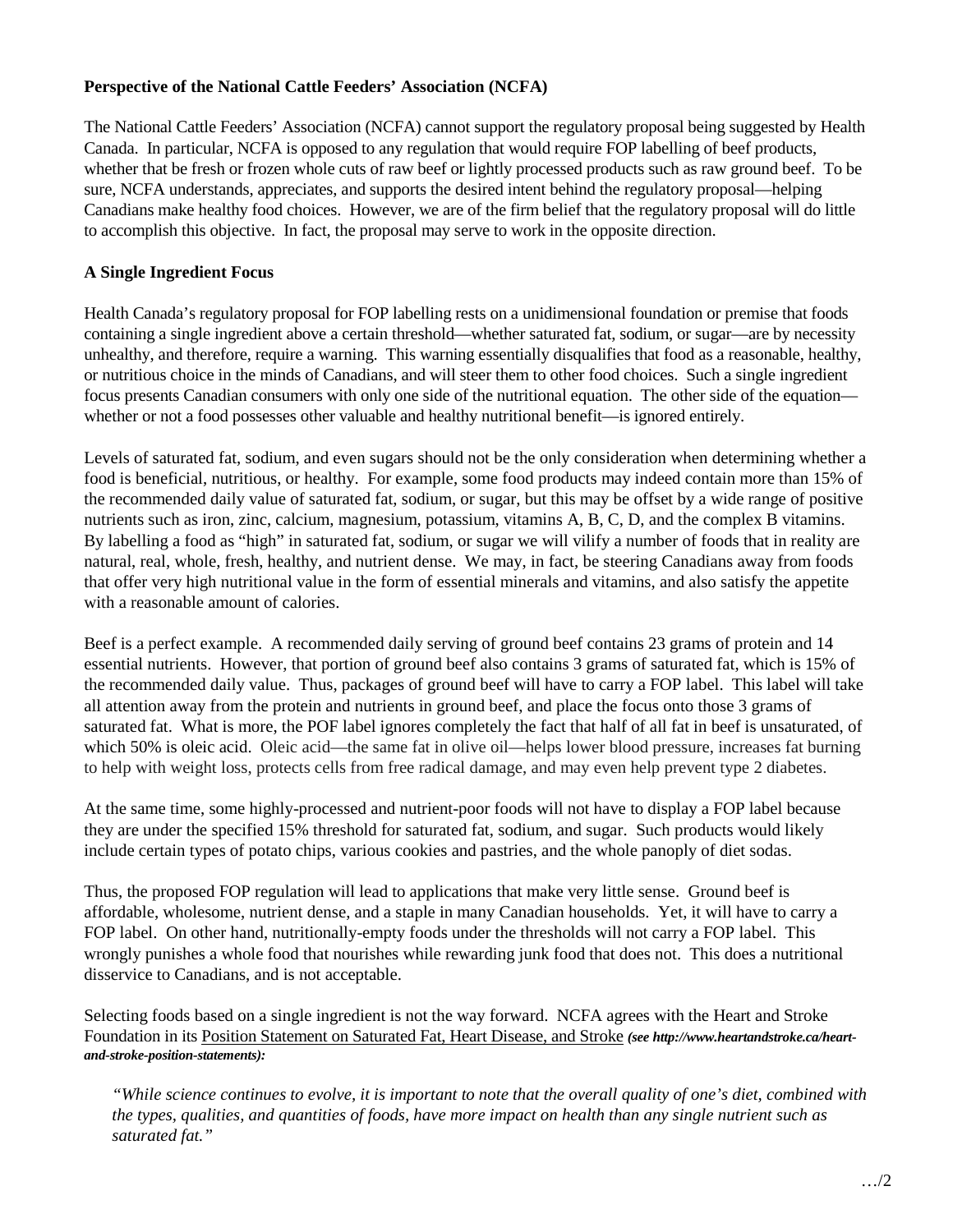### **Ingredients of Concern**

Strong evidence has emerged that two of the three "ingredients of concern" targeted for FOP labelling—saturated fat and sodium—may be of less concern than originally thought. There is now an extensive body of academic literature showing that the historical emphasis on reducing saturated fat and sodium in the diet has been misguided. These ingredients are simply not as harmful as Canadians have been led to believe.

# *1) Saturated Fat*

The linkage between saturated fat and cardiovascular disease (heart disease and stroke) was first posited in the 1950s. In the following decades, however, supporting evidence for this conclusion has been lacking. No clear causal relationship has been found that links saturated fats to cardiovascular disease or any other cause of increased mortality.

The consensus of current research is that there is no compelling rationale for Canadians to reduce their intake of saturated fats. The health effects of saturated fats vary depending on the food sources in which they are found. Current evidence indicates that saturated fat intake, per se, is not associated with increased heart disease and stroke risk. It is important to consider the food source and the overall dietary pattern rather than focusing on single nutrients. Emphasizing saturated fat reduction clouds the larger and more important goal of achieving a healthy diet though balanced choices, which is not achieved by replacing nutrient-rich foods such as beef with unhealthier substitutes that contain less nutrients.

A brief review of several large-scale studies exploring this matter sharpens the point. These studies have typically involved very large population samples and have been conducted across both Europe and North America:

- a) Meat Consumption and Mortality: Results from the European Prospective Investigation into Cancer and Nutrition Study (EPIC Study): This study followed some 500,000 people over a 12 year period, and found no association between fresh red meat and its naturally occurring saturated fat and any cause of death, including cancer or cardiovascular disease. *(See https://bmcmedicine.biomedcentral.com/articles/10.1186/1741-7015-11-63.)*
- b) Meat Consumption and Diet Quality and Mortality in NHANES III (BOLD Study): This study, published in the American Journal of Clinical Nutrition, concluded that diets including lean beef were quite effective in managing cholesterol, and those who ate more red meat were more likely to eat vegetables more often and typically had lower body weights. The results of this study were consistent with the findings of the other meta-analyses worldwide showing no association between red meat and cardiovascular disease.

*(See https://www.ncbi.nlm.nih.gov/pmc/articles/PMC4993679/.)*

- c) The Prospective Urban Rural Epidemiology Study (PURE Study): This study is a large and ongoing epidemiological study of 140,000 people in 600 communities across 17 countries. The purpose of this study is to collect extensive data to address questions on the causation and development of underlying determinants of cardiovascular disease. The early results from this study argue against any ongoing caution against saturated fat, showing it is not harmful and can even be beneficial. Saturated fats from dairy sources were protective, and those from red meats in moderate quantities were neutral. The evidence emerging from this study indicates that saturated fat is not, in and of itself, harmful. *(See https://www.ncbi.nlm.nih.gov/pubmed/19540385.)*
- d) Red and Processed Meat Consumption and Risk of Incident Coronary Heart Disease, Stroke, and Diabetes Mellitus: A Systematic Review and Meta-Analysis: This study, conducted at Harvard University, is one of the largest studies ever conducted on red meats, saturated fat, and cholesterol. Researchers concluded that eating 100 grams of fresh red meat per day is not linked in any way to the development of heart disease.

*(See https://www.ncbi.nlm.nih.gov/pubmed/20479151.)*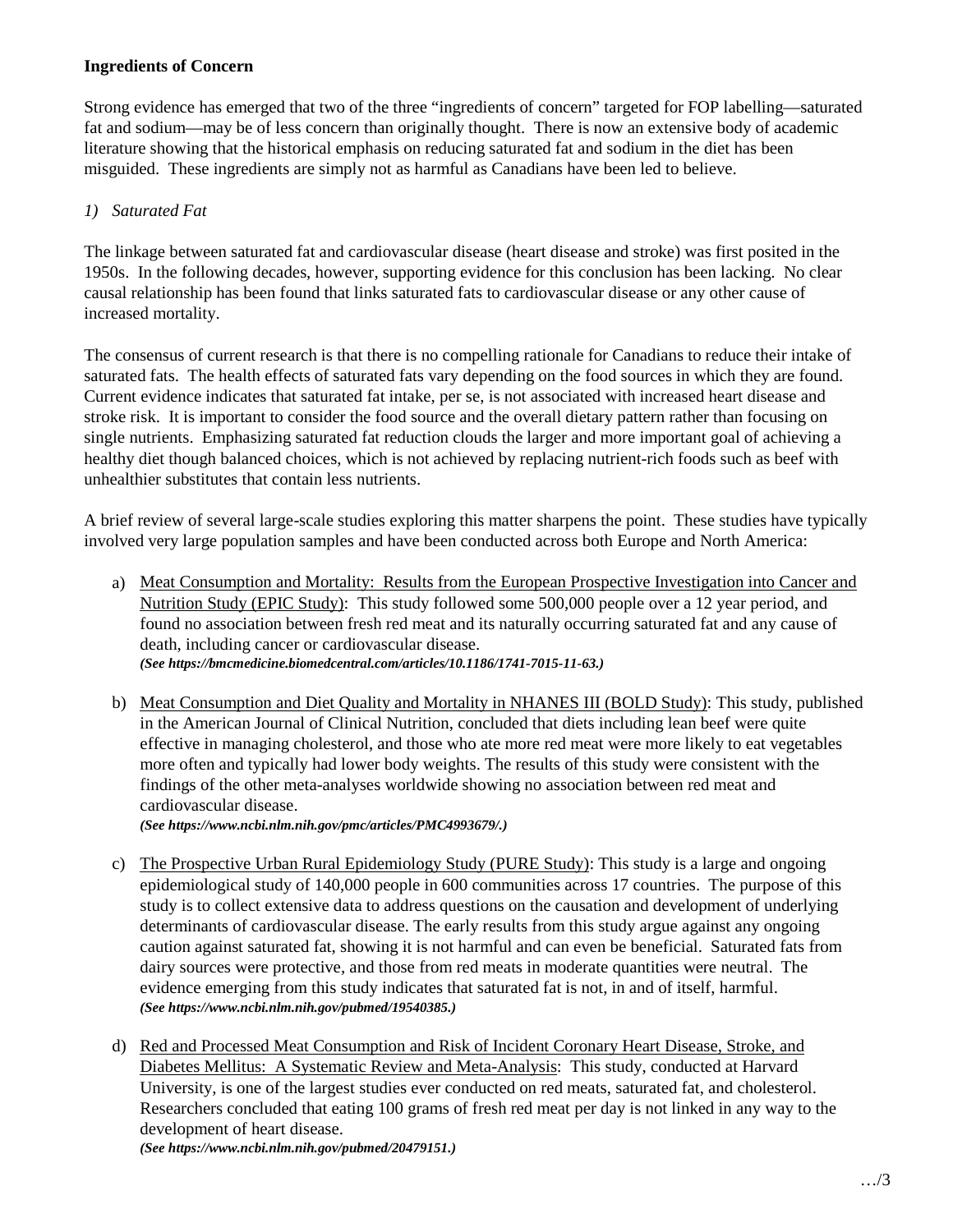The findings of these studies, combined with the conclusion of many others, has led authorities on cardiovascular disease to reconsider their thinking on the role of saturated fats in a healthy diet. According to the Heart and Stroke Foundation of Canada *(see https://www.heartandstroke.ca/-/media/pdf-files/canada/position-statement/saturatedfat-eng-final.ashx):* 

*"Epidemiological studies provide a mixed picture of the association between saturated fatty acids and cardiovascular disease (heart disease and stroke). Early studies found an association between cardiovascular disease and saturated fat, while more recent studies have found no such association."* 

In February 2017, over 200 Canadian physicians had the following to say about saturated fat as it relates to ongoing development of the new Canada Food Guide. NCFA believes that the opinion of these hundreds of medical professionals should also inform any decision about future regulations on FOP labelling *(See https://www.changethefoodguide.ca/):*

*"Clearly communicate to the public and health-care professionals that the low-fat diet is no longer supported, and can worsen heart-disease risk factors."*

*"Eliminate caps on saturated fats."*

*"Cease advice to replace saturated fats with polyunsaturated vegetable oils to prevent cardiovascular disease."*

*"Stop steering people away from nutritious whole foods, such as whole-fat dairy and regular red meat."*

In July 2017, a revised version of the February 2017 letter was submitted to Health Canada signed by over 700 physicians and health professionals that built on the earlier letter. This communication touched on all three "nutrients of concern" including saturated fat *(see [http://www.changethefoodguide.ca\)](http://www.changethefoodguide.ca/):* 

*"Although we understand that it is difficult to overcome four decades of entrenched teaching about the long held beliefs of the harms of dietary saturated fat, we have essentially overwhelming evidence now that saturated fat is not harmful in the diet and does not cause heart disease, but rather that the low fat dietary pattern has very likely caused harm."*

*"We now have four decades of conclusive population-based evidence that the low fat movement has failed, resulting in an alarming increase in the burden of nutritional diseases which threatens to bankrupt our medical system."*

*"We know that food with natural fats nearly always includes a mixture of saturated as well as monounsaturated and polyunsaturated fats. For example, olive oil contains 14% saturated fat, and sirloin steak contains equivalent amounts of saturated and monounsaturated fats. Thus it is important to focus on nutritious whole food rather than individual macronutrients."*

*"This data showed that dietary fat is protective against cardiovascular disease, and specifically showed that saturated fat was not harmful and probably beneficial. As well, saturated fats from dairy sources were protective and those from meats were neutral. Red meat in moderate quantities was neutral."*

*"Many Canadian physicians have looked at the modern evidence and are changing the course of people's lives away from disability and early death by using individualized therapeutic nutrition, often in the form of low carbohydrate, high natural fat diets."* 

*"By including cautions against red meat, you are relying on epidemiological, or associational, studies. These do not stand up to more rigorous clinical trial data which does not demonstrate any negative health consequences from eating meat…The advice to eat less red meat may already be having some unintended consequences. A recent report by Public Health England shows that 25% of working age women do not have enough iron in their diet…"*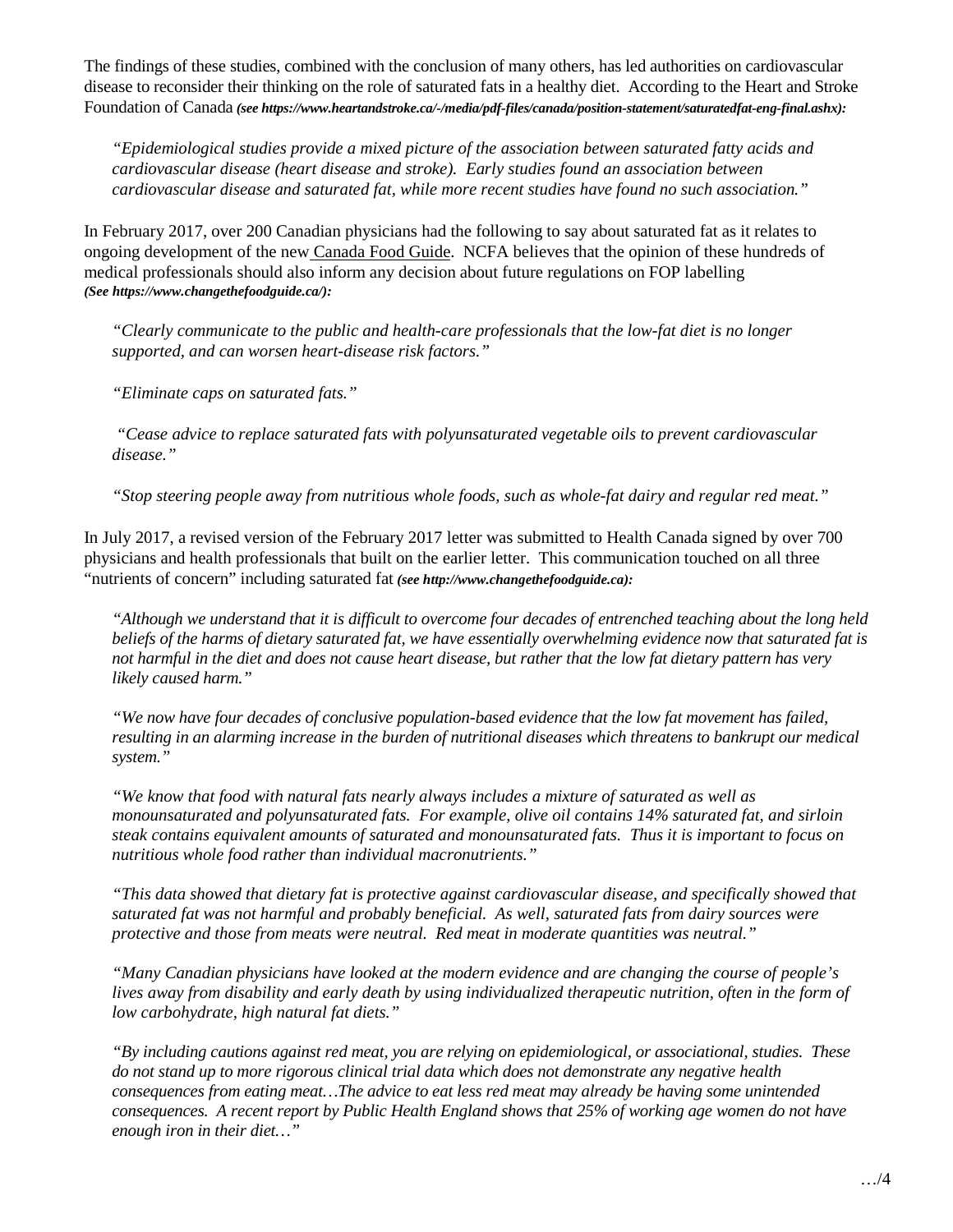The science around dietary saturated fat has clearly evolved, and the "facts" that we used to know are simply no longer true. NCFA believes that government policy and regulations must be scientific and evidence-based, and also incorporate the latest and best research available. The current regulatory proposal for FOP labelling as it applies to saturated fats would appear to miss this mark.

# *2) Sodium*

The effects of sodium on health has been studied less extensively than saturated fat, but again, new evidence is changing old patterns of thinking. For example, Health Canada's current suggested maximum level of 2300 mg of sodium per day may be overly restrictive.

A group of over 3,500 physicians, compiling a large amount of peer-reviewed scientific data, have concluded that there is no clear evidence that decreasing levels of sodium below 3000 mg per day has any measurable health impact *(see https://drive.google.com/file/d/1EVe0235muVQmyd8UeXlYhSgcWcpWobj8/view).* 

The February 2017 and July 2017 letters issued to Health Canada by hundreds of Canadian physicians note the following about dietary sodium *(see [http://www.changethefoodguide.ca\)](http://www.changethefoodguide.ca/):*

*"As well, it appears that your report retains a recommendation for lower salt intake, but this is another area where recent evidence shows that the guidelines have been incorrect. There are more than four large, high quality studies published in top medical journals showing that less is not better and in fact can be harmful. These studies confirm that a moderate amount of salt is optimal."*

*"There is now a substantial amount of evidence that saturated fat may not be bad for health, especially considering the amounts Canadians are currently consuming. In addition, processed meats eaten in appropriate amounts can also contribute to healthy eating, even if they are higher in sodium."* 

*"Recognize the controversy on salt and cease the blanket 'lower is better' recommendation."*

# **The Real Challenge**

The prevailing consensus of the medical health community and nutritional scholars—a consensus that continues to grow as more and more research is conducted—is that rising rates of obesity, heart disease, stroke, and type 2 diabetes is correlated with unbalanced diets heavily tilted towards the consumption of ultra-processed foods containing high levels of refined carbohydrates and sugars. In short, the real public health concern is the insufficient dietary intake of nutritious whole foods that include vegetables, fruits, whole grains, and lean meats.

Again, the opinion of the Canadian Heart and Stroke Foundation is instructive in this regard *(see https://www.heartandstroke.ca/-/media/pdf-files/canada/position-statement/saturatedfat-eng-final.ashx):* 

*"Between 1938 and 2011 the dietary pattern of Canadians has substantially changed. During this time, Canadians' share of household expenditures for natural, whole, or minimally processed foods fell from 34.3% to 25.6% while expenditures for more processed products rose from 28.7% to 61.7%."*

*"In the 1980s dietary guidance focused on reducing total fat as a strategy to reduce saturated fat in the diet. This resulted in individuals replacing fats in their diet with carbohydrates, particularly refined carbohydrates, which is likely to have played a role in the current elevated rates of obesity and metabolic syndrome resulting from increased calorie intake."*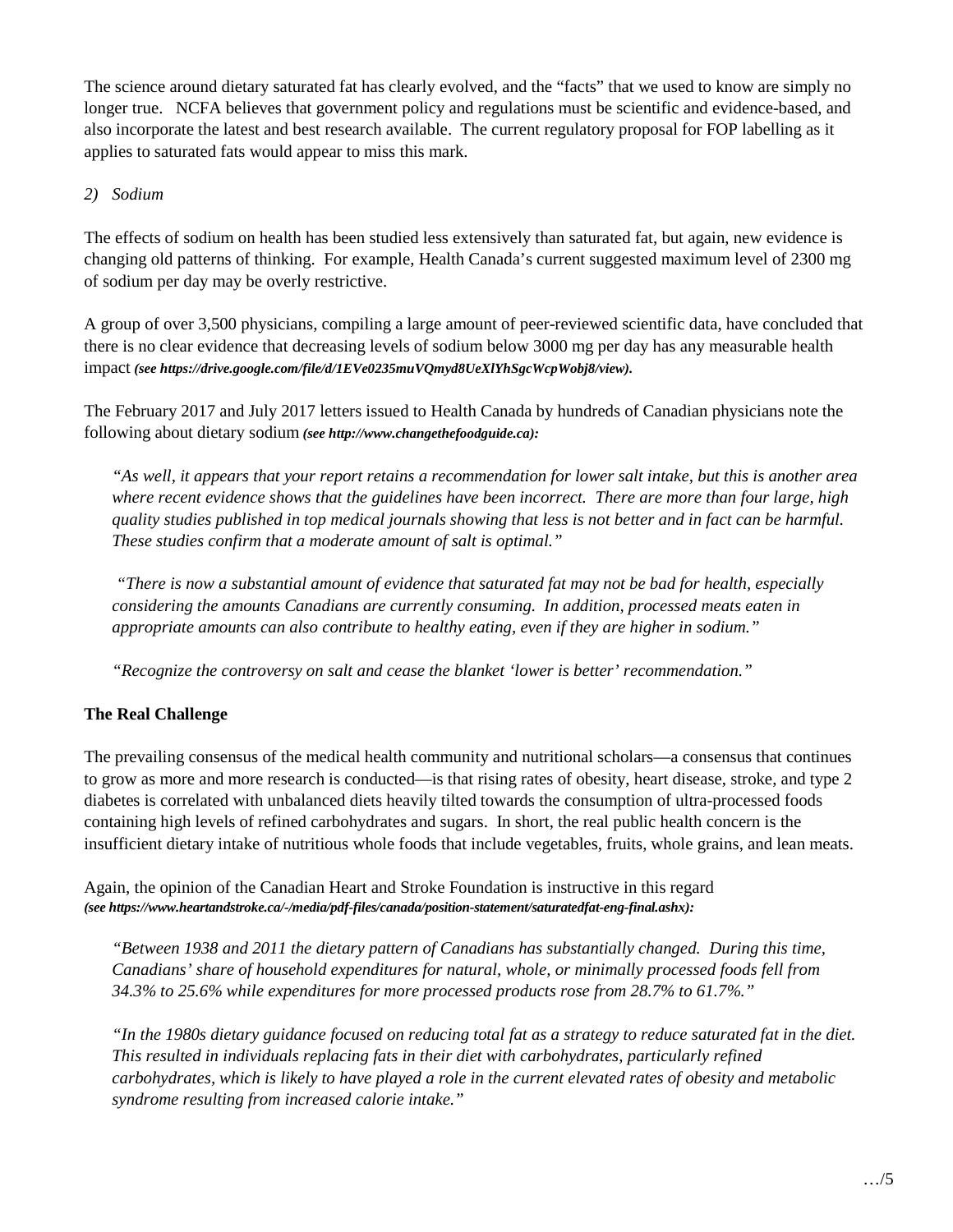The February 2017 and July 2017 letters issued to Health Canada by hundreds of Canadian physicians clearly point to the real public health challenge *(see [http://www.changethefoodguide.ca\)](http://www.changethefoodguide.ca/):*

*"Researchers over the past decade have discovered that the root cause of obesity and diabetes is the state of insulin resistance…We now have good evidence that insulin resistance is strongly related to cardiovascular disease and that insulin resistance improves when carbohydrates are reduced."*

*"The previous dietary guidelines included carbohydrates as the foundation of the diet. Although it is admirable that you now advise using whole foods, cooking at home and avoiding processed food, we believe you should also caution against consuming too many refined carbohydrates, which have contributed to our obesity and diabetes epidemics through the mechanism of insulin resistance. Food availability data show that over the last four decades, our intake of whole grains has decreased while our intake of refined carbohydrates has increased."*

*"The undisputable finding of our paper is the fact that the highest cardiovascular disease (CVD) prevalence can be found in countries with the highest carbohydrate consumption, whereas the lowest CVD prevalence is typical of countries with the highest intake of fat and protein."*

*"In order to reduce the incidence of type 2 diabetes and cardiovascular diseases, one should caution against the agents actually implicated in these diseases, which are sugar and refined carbohydrates, not natural saturated fat."*

*"Sugar is a massive problem…we believe that shifting the focus away from sugar and processed food will have a dramatic impact on the incidence of obesity, diabetes and other nutritional diseases."*

*"Given that two thirds of items in Canadian grocery stores contain added or hidden sugars, we feel a specific comment regarding their detrimental effects is warranted."* 

*"Although we see many positive and needed changes in your proposed guiding principles, we feel that key critical areas are missing which should be addressed, specifically the continued, perceived impact of saturated fats on cardiovascular risk, and the failure to address the science demonstrating that high carbohydrate diets unfavorably impact nutritional diseases. To issue guidelines which continue to caution against saturated fat and which do not caution against excessive refined carbohydrates would be a tremendous missed opportunity to give Canadians the advice they need to reverse our current nutritional disease epidemic."*

# **FOP Labelling Will Achieve Little**

The stated objective of the new FOP regulation is threefold. First, it is intended to provide Canadians with quick and easy guidance to make informed food choices. As noted above, this will not occur because the labels focus on only one side of the dietary equation. Second, it is intended to improve the nutritional quality of packaged foods. Yet, little is known about the overall effectiveness of FOP labelling to guide consumer choices much less drive large-scale change in food processing. Third, it is intended to help health professionals educate consumers. Yet, there is overwhelming evidence that many health professionals actually dispute continuing the emphasis to reduce the dietary intake of saturated fat and sodium.

Health Canada's proposal for FOP labelling is a negative approach that will stigmatize certain foods as unhealthy. Rather than serving as an educational tool, we believe FOP labelling will be simply perceived as a warning. Thus, all it really tells Canadians is what not to eat as opposed to what they should eat. At the end of the culinary day, FOP labelling will not help Canadians make healthier choices. Yet, the regulation carries the prospect of significant cost to both industry and Canadian consumers, estimated at between \$800 million and \$900 million.